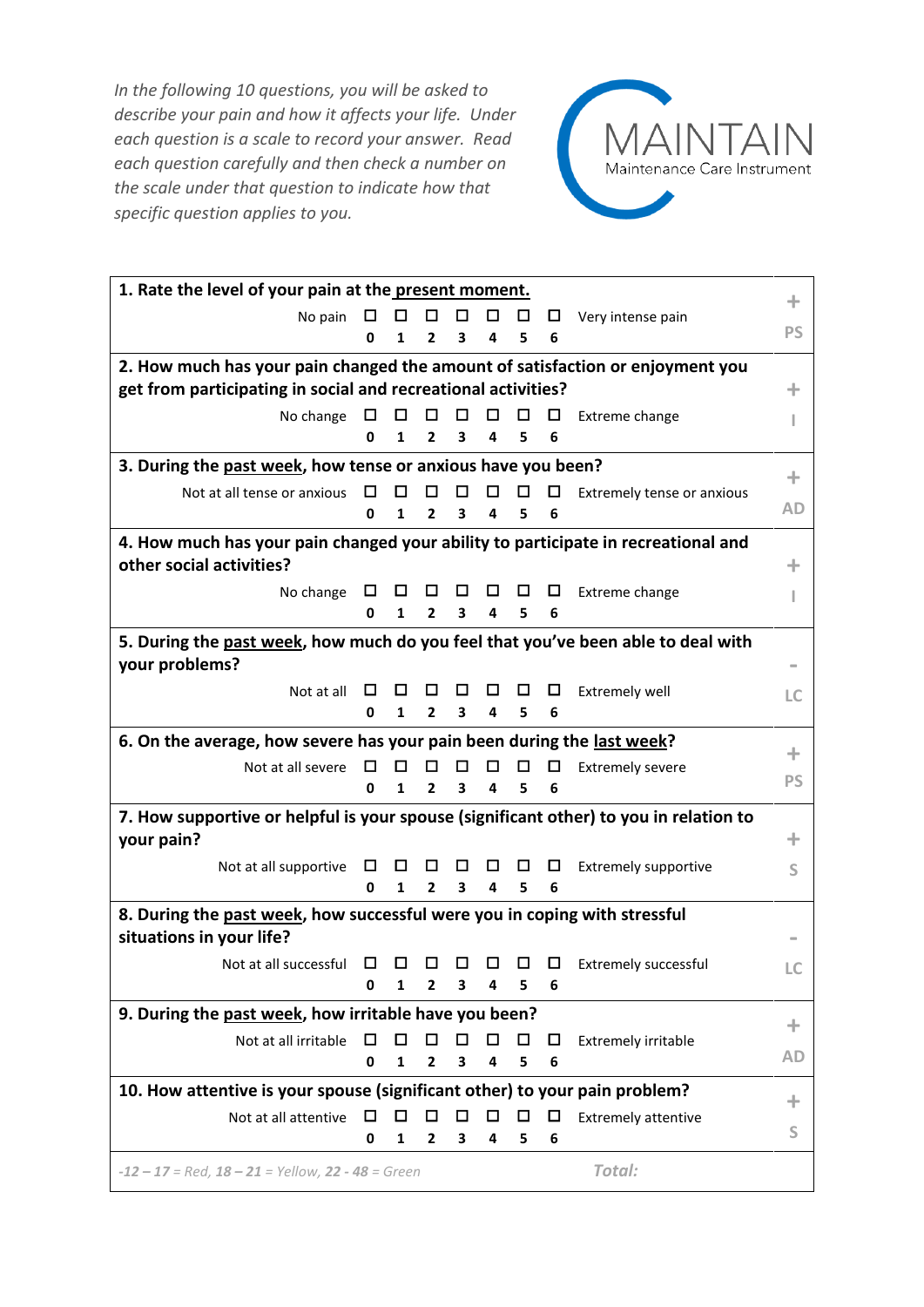## **Procedure**



Consider the following questions when planning care for the long-term management of recurrent or persistent spinal pain.

| Question                                                                                                               | Yes | Nο |
|------------------------------------------------------------------------------------------------------------------------|-----|----|
| Has the patient experienced the pain before (is it recurrent)?<br>1.                                                   |     |    |
| Has the patient experienced more than 30 days of pain the previous<br>2.<br>12 months?                                 |     |    |
| Does the patient have a Maintain Score of 18 or more (yellow or<br>3.<br>green candidate) at the initial consultation? |     |    |
| 4. Do the patient respond well to manual care (a clear improvement<br>within the first 4 visits)?                      |     |    |

- If the answers to the following 4 questions are YES consider maintenance care as part of a long-term management of the patients spinal pain.
- Initially explore the feasibility of physical activity/exercise as the main intervention for the long-term management.
- If a physical activity/exercise is not effective, not feasible or not preferred by the patient discuss maintenance care as a secondary (in addition to) or primary (instead of) management strategy depending on the patient's clinical status, life circumstances and preferences.
- If the patient scores 18-21, MC may be cost effective and should only be recommended if there is strong preference on behalf of the patient.
- If the patient scores 22-48, MC is likely effective and probably cost-effective and can be recommended.
- Focus on reassuring and empowering messages with the aim of improving selfmanagement strategies and life control while reducing kinesofobia, anxiety and catastrophic thought patterns.